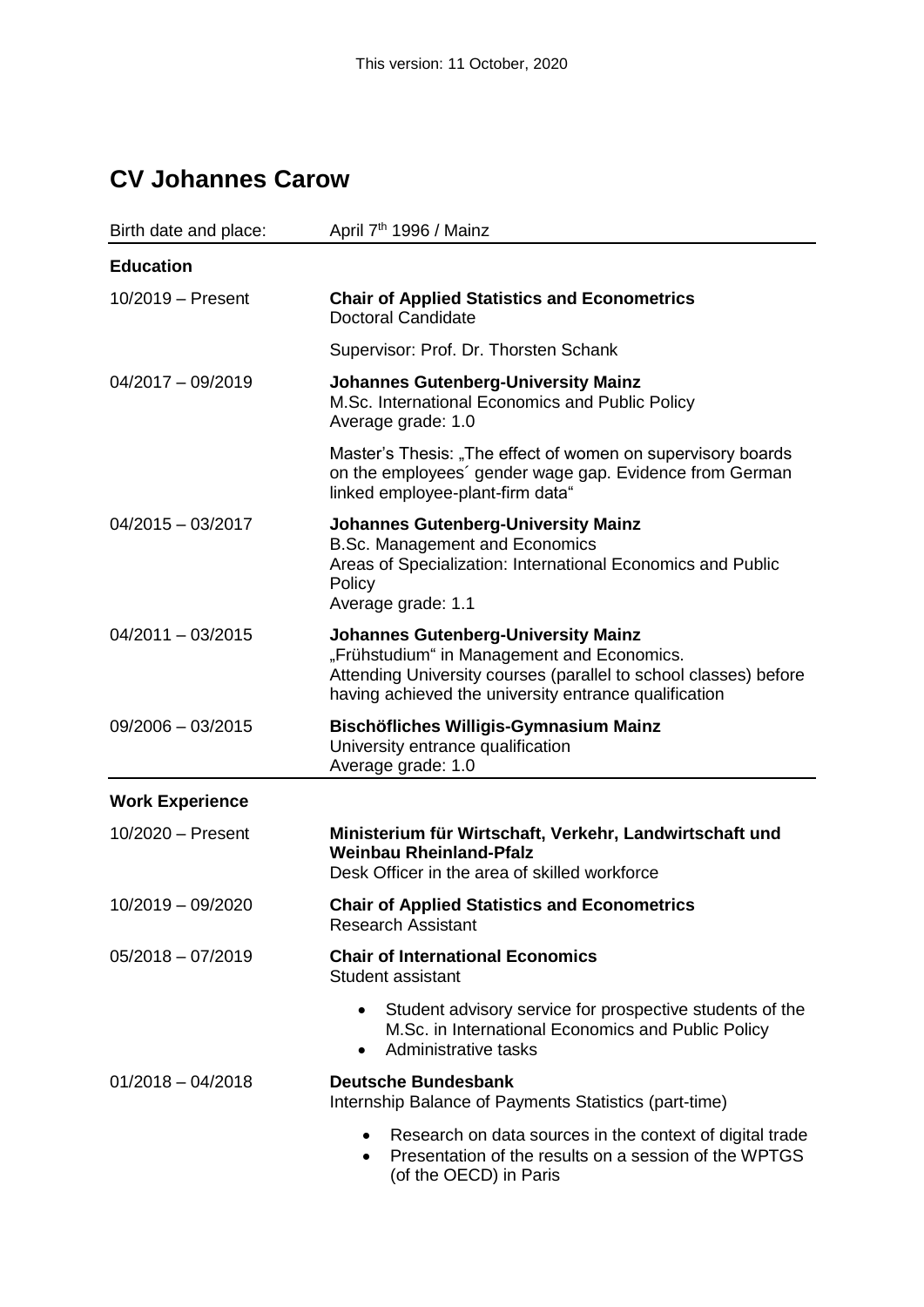| $08/2017 - 09/2017$ | Ministerium für Wirtschaft, Verkehr, Landwirtschaft und<br>Weinbau Rheinland-Pfalz<br>Internship Economic Policy |
|---------------------|------------------------------------------------------------------------------------------------------------------|
|                     | Research on specific topics from economic policy<br>$\bullet$                                                    |
| $02/2017 - 05/2017$ | <b>Chair of Economics Education</b><br>Student assistant                                                         |
|                     | Assisting in providing digital lecture material and in<br>$\bullet$<br>evaluating learning concepts              |
| $02/2016 - 04/2016$ | Deutsche Bundesbank<br><b>Internship Securities Statistics</b>                                                   |
|                     | Data analysis on financial markets topics<br>Assisting in answering data requests<br>$\bullet$                   |

#### **Teaching Experience**

| Summer Term 2020    | <b>Chair of Applied Statistics and Econometrics</b><br>Teaching Assistant for the module Statistics I |
|---------------------|-------------------------------------------------------------------------------------------------------|
| Winter Term 2019/20 | <b>Chair of Applied Statistics and Econometrics</b><br><b>Bachelor Seminar, Bachelor Theses</b>       |
| Summer Term 2017    | <b>Chair of Applied Statistics and Econometrics</b><br>Tutor for "Statistics I"                       |
| Winter Term 2016/17 | <b>Chair of International Economics</b><br>Tutor for "Introductory Economics"                         |
| Summer Term 2016    | <b>Chair of Applied Statistics and Econometrics</b><br>Tutor for "Statistics I"                       |

## **Workshops and Summer Schools**

04/2019 **Chair of Applied Statistics and Econometrics** Summer School "Advanced Econometrics" with Jeffrey Wooldridge

## **Language and Computer Skills**

| Languages: | English (fluent), French (fluent),<br>Latin (Latin proficiency certificate)                                                                               |
|------------|-----------------------------------------------------------------------------------------------------------------------------------------------------------|
| Software:  | MS Office (proficient)<br>Stata (proficient)<br>LaTex (proficient)<br>Matlab (basic)<br>PHP, HTML, SQL (basic)<br>Word Press (basic)<br>Open Text (basic) |